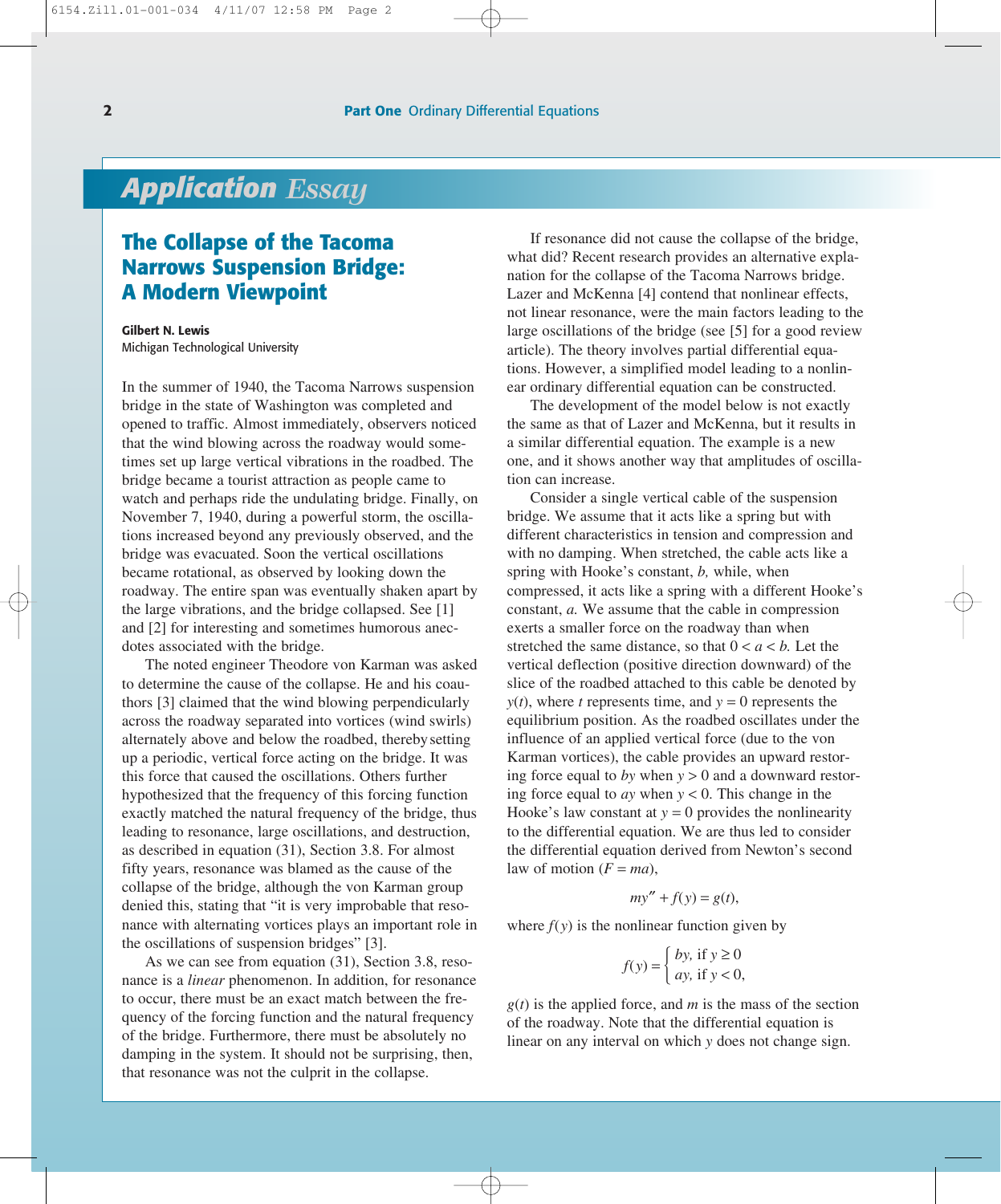Now, let us see what a typical solution of this problem would look like. We will assume that  $m = 1$ ,  $b = 4$ ,  $a = 1$ , and  $g(t) = \sin 4t$ . Note that the frequency of the forcing function is larger than the natural frequencies of the cable in both tension and compression, so that we do not expect resonance to occur. We also assign the following initial values to *y*:  $y(0) = 0$ ,  $y'(0) = \alpha$ , where  $\alpha$  > 0, so that the roadbed starts in the equilibrium position with downward velocity.

Because of the downward initial velocity and the positive applied force, *y*(*t*) will initially increase and become positive. Therefore, we first solve

$$
y'' + 4y = \sin 4t, \qquad y(0) = 0, \ y'(0) = \alpha.
$$

The solution is the sum of the complementary solution,  $y_c(t)$ , and the particular solution,  $y_p(t)$ . It is easy to see that  $y_c(t) = c_1 \cos 2t + c_2 \sin 2t$  (see Section 3.3), and  $y_p(t) = -\frac{1}{12} \sin 4t$  (see Section 3.4). Thus,

$$
y(t) = c_1 \cos 2t + c_2 \sin 2t - \frac{1}{12} \sin 4t.
$$

The initial conditions give

$$
y(0) = 0 = c_1,
$$
  

$$
y'(0) = \alpha = 2c_2 - \frac{1}{3},
$$

so that  $c_2 = (\alpha + \frac{1}{3})/2$ . Therefore,

$$
y(t) = \frac{1}{2}\left(\alpha + \frac{1}{3}\right)\sin 2t - \frac{1}{12}\sin 4t
$$

$$
= \sin 2t \left[\frac{1}{2}\left(\alpha + \frac{1}{3}\right) - \frac{1}{6}\cos 2t\right]
$$

where we have used  $\sin 4t = 2 \sin 2t \cos 2t$ . We note that the first positive value of  $t$  for which  $y(t)$  is again equal to zero is  $t = \pi/2$ . At that point,  $y'(\pi/2) = -(\alpha + 2/3)$ .

After  $t = \pi/2$ , *y* becomes negative, so we must now solve the new problem

$$
y'' + y = \sin 4t
$$
,  $y\left(\frac{\pi}{2}\right) = 0$ ,  $y'\left(\frac{\pi}{2}\right) = -\left(\alpha + \frac{2}{3}\right)$ .

The solution, found as above, is

$$
y(t) = \left(\alpha + \frac{2}{5}\right)\cos t - \frac{1}{15}\sin 4t
$$

$$
= \cos t \left[\left(\alpha + \frac{2}{5}\right) - \frac{4}{15}\sin t \cos 2t\right].
$$

The next positive value of *t* after  $t = \pi/2$  at which  $y(t) =$ 0 is  $t = 3\pi/2$ , at which point  $y'(\pi/2) = \alpha + \frac{2}{15}$ .

At this point, the solution has gone through one cycle in the time interval [0,  $3\pi/2$ ]. During this cycle, the section of the roadway started at the equilibrium with positive velocity, became positive, came back to the equilibrium position with negative velocity, became negative, and finally returned to the equilibrium position with positive velocity. This pattern continues indefinitely, with each cycle covering  $3\pi/2$  time units. The solution for the next cycle is

$$
y(t) = \sin 2t \left[ -\frac{1}{2} \left( \alpha + \frac{7}{15} \right) - \frac{1}{6} \cos 2t \right] \text{ on } \left[ \frac{3\pi}{2}, 2\pi \right],
$$
  

$$
y(t) = \sin t \left[ -\left( \alpha + \frac{8}{15} \right) - \frac{4}{15} \cos t \cos 2t \right] \text{ on } [2\pi, 3\pi].
$$

It is instructive to note that the velocity at the beginning of the second cycle is  $(\alpha + \frac{2}{15})$ , while, at the beginning of the third cycle, it is  $(\alpha + 4/15)$ . In fact, the velocity at the beginning of each cycle is 2⁄15 greater than at the beginning of the previous cycle. It is not surprising, then, that the amplitude of oscillations will increase over time, since the amplitude of (one term in) the solution during any one cycle is directly proportional to the velocity at the beginning of the cycle.

It must be remembered that the model presented here is a very simplified one-dimensional model that cannot take into account all of the intricate interactions of real bridges. The reader is referred to the account by Lazer and McKenna [4] for a more complete model. More recently, McKenna [6] has refined that model to provide a different viewpoint of the torsional oscillations observed in the Tacoma bridge.

Research on the behavior of bridges under forces continues. It is likely that the models will be refined over time and new insights will be gained from the research. However, it should be clear at this point that the large oscillations causing the destruction of the Tacoma Narrows suspension bridge were not the result of resonance.